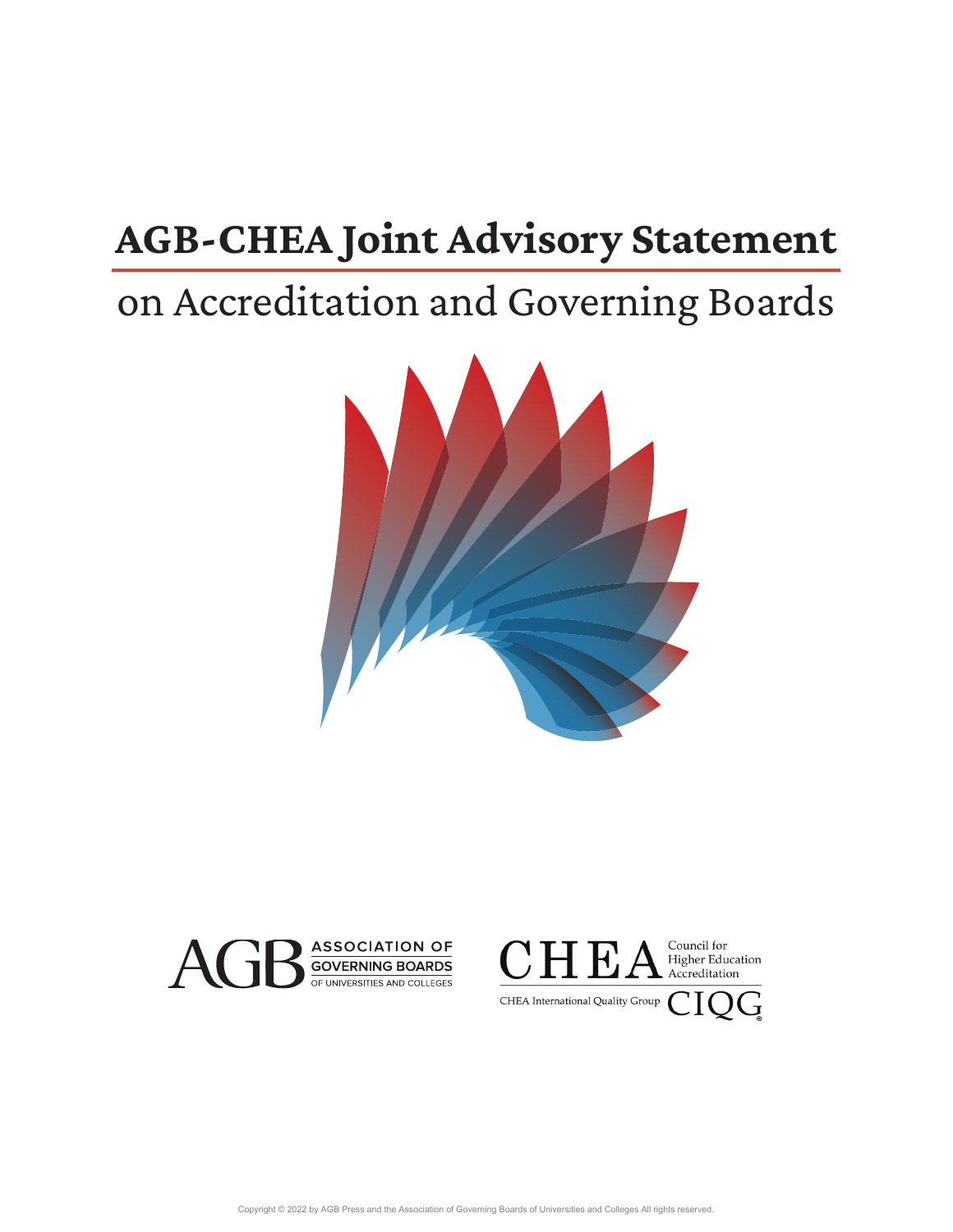#### About AGB

The Association of Governing Boards of Universities and Colleges (AGB) is the premier membership organization that strengthens higher education governing boards and the strategic roles they serve within their organizations. Through our vast library of resources, educational events, and consulting services, and with 100 years of experience, we empower 40,000 AGB members from more than 2,000 institutions and foundations to navigate complex issues, implement leading practices, streamline operations, and govern with confidence. AGB is the trusted resource for board members, chief executives, and key administrators on higher education governance and leadership.

AGB works to identify emerging trends and issues in higher education governance and to promote their visibility by conducting research, developing publications, facilitating programs, and serving as a guide to address challenges and opportunities. The association focuses exclusively on higher education governance and helps board members and other higher education leaders assess their governance policies, practices, and strategies to improve performance, build leadership capacity, and plan for the future. AGB's comprehensive portfolio of information and services for boards and chief executives is nationally recognized. Our ultimate goal is to ensure that higher education remains a strong and vital national asset.

#### About CHEA

The Council for Higher Education Accreditation (CHEA) is a nonprofit organization started by college and university presidents in 1996 in an effort to respond to the U.S. Department of Education and the U.S. Congress, as well as to "recognize" institutional and programmatic accrediting organizations in the United States. CHEA "recognition" indicates that an accrediting organization has met rigorous CHEA standards for the promotion of academic quality, institutional improvement, and advancement of student success; demonstration of public accountability for performance and transparency; and sustains an effective accreditation structure and organization.

It was the efforts of these presidents who insisted that universities should be the primary determinants of quality academic performance. The institutional and program "self-study" processes and the philosophy of academic continuous improvement are the cornerstones of CHEA's advocacy and recognition. For more than 25 years, CHEA has been the primary advocate for institutions in the accreditation process. Previous years have indicated a growing assertive effort by the federal government to issue more regulations regarding academic quality in higher education, which are often tied to federal funding. CHEA continues to advocate on behalf of public, private, two- and four-year degree-granting institutions.

© 2022 by Association of Governing Boards of Universities and Colleges and the Council for Higher Education Accreditation.

All rights reserved. No part of this publication may be reproduced or transmitted in any form or by any means, electronic or mechanical, including photocopying, recording, or using any information storage and retrieval system, without permission in writing from AGB and CHEA.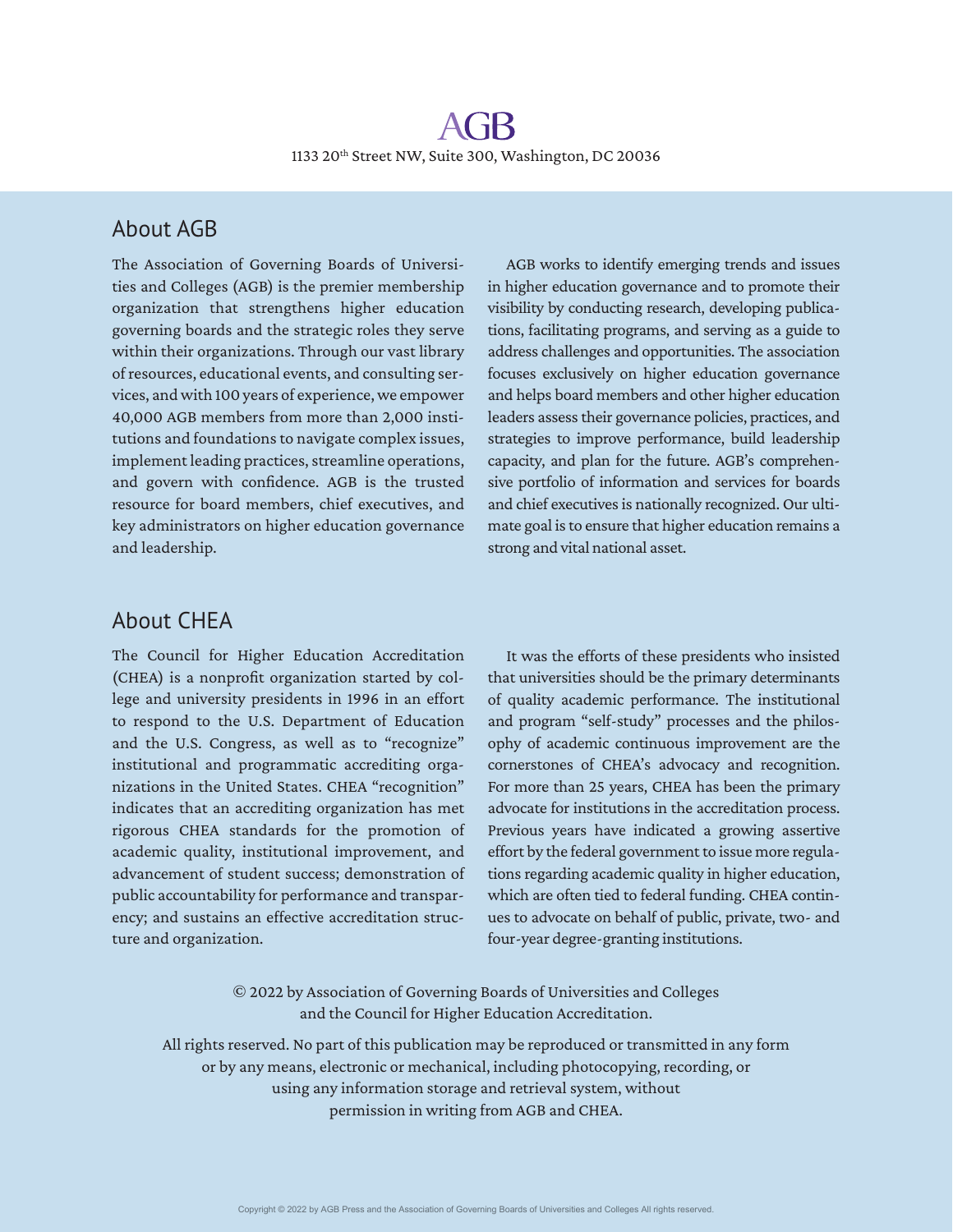# AGB-CHEA Joint Advisory Statement on Accreditation and Governing Boards

This joint advisory statement was approved by the board of directors of AGB and by CHEA and represents the best thinking of both organizations on the relationship of governing boards to the process of accreditation.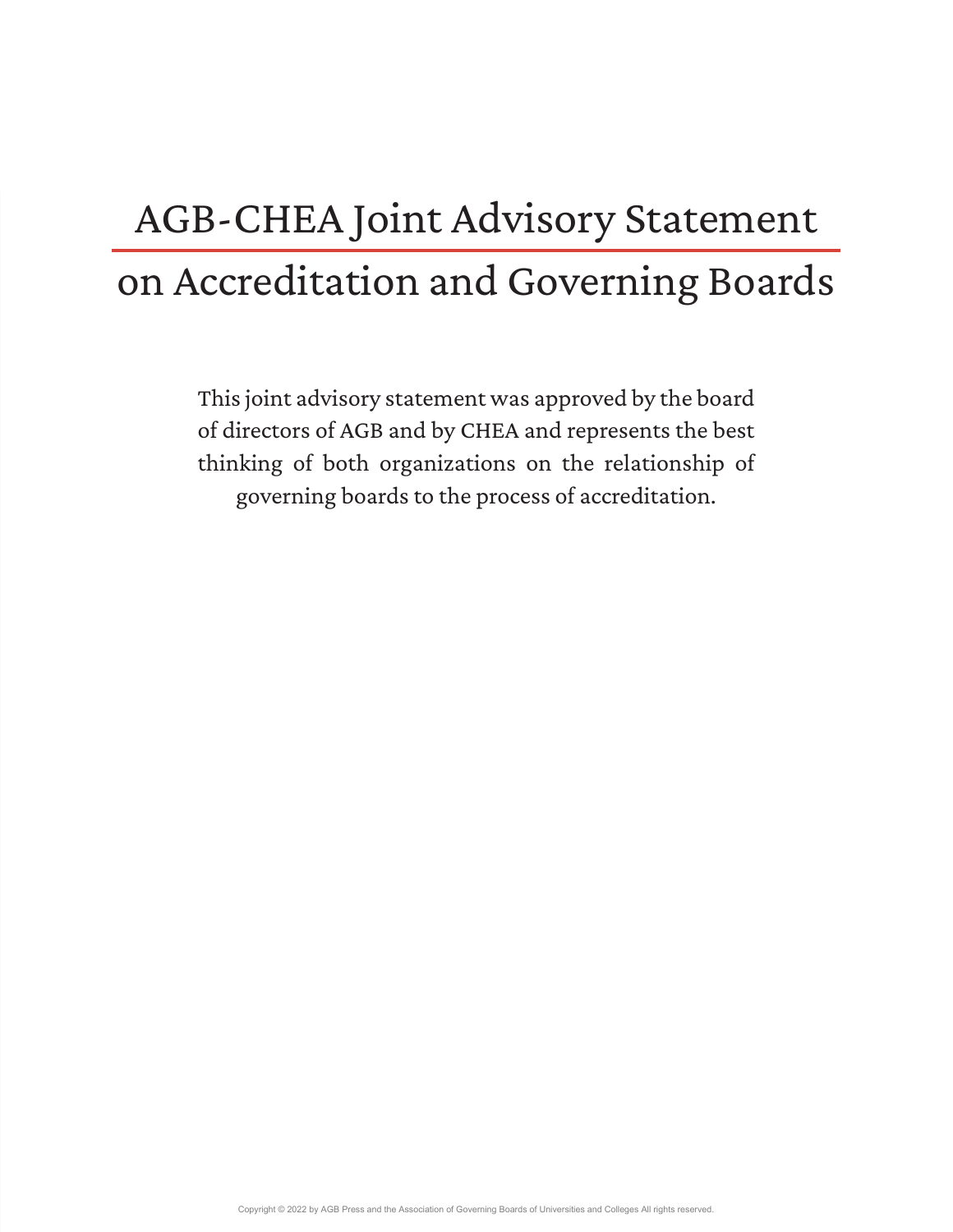

## **CONTENTS**

| Preface                                  | 3  |
|------------------------------------------|----|
| History and Context of Accreditation     | 5  |
| Suggested Practices for Governing Boards |    |
| and Chief Executive Officers             | 8  |
| For Governing Boards                     | 8  |
| For Chief Executive Officers             | 11 |
| Conclusion                               | 13 |
| Questions for Governing Boards           |    |
| and Chief Executives                     | 15 |
| Acknowledgments                          | 17 |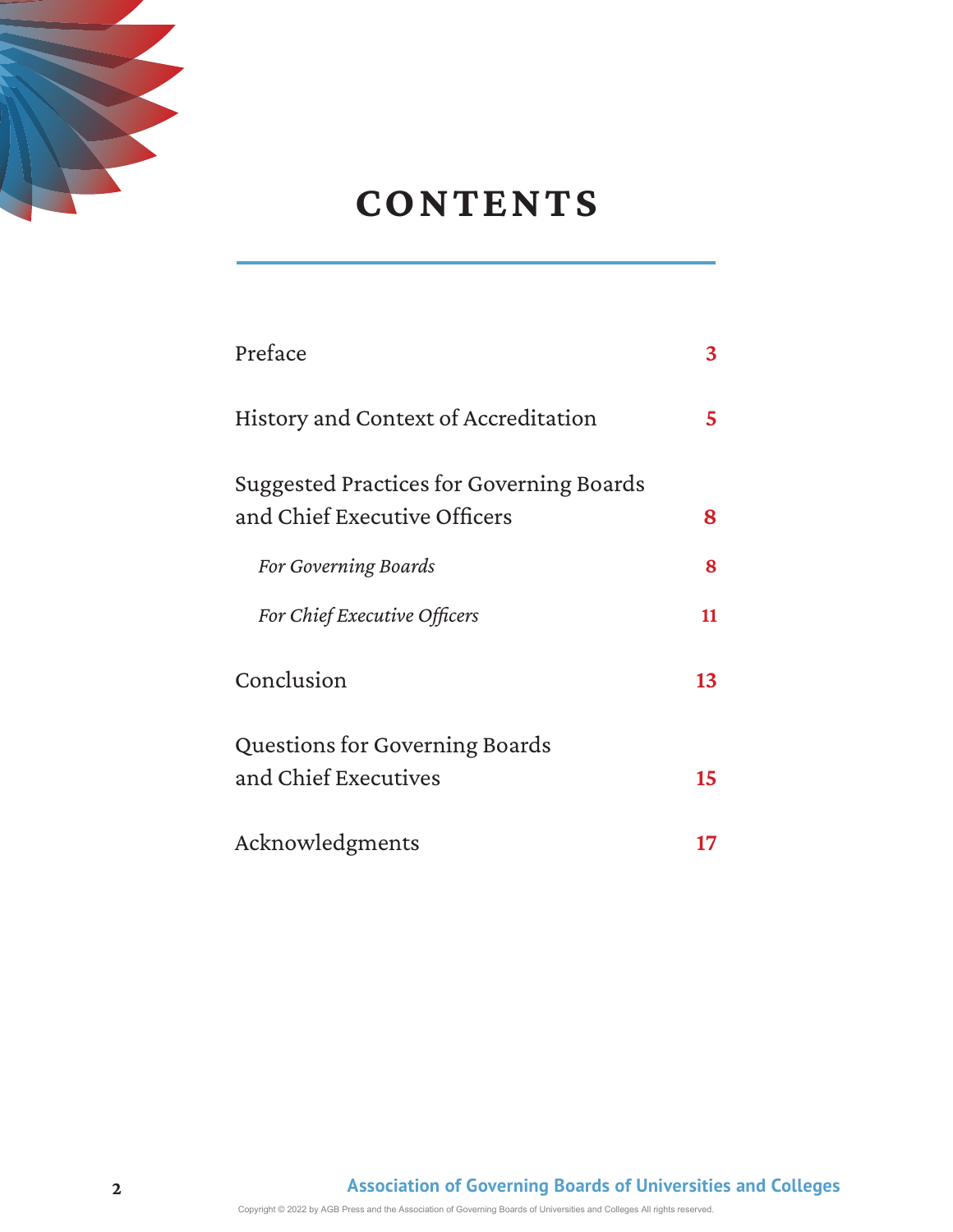

### **PREFACE**

The Association of Governing Boards of Universities and Colleges (AGB) and the Council for Higher Education Accreditation (CHEA) have both recognized the importance of engaging governing boards in the accreditation process. AGB affirms<sup>1</sup> that a key element of board accountability for educational quality and institutional autonomy is awareness of and engagement in the process by which the institution and its various educational programs are accredited. CHEA recognizes and values the responsibility that governing boards share in helping colleges and universities attain the highest possible standards for good governance, management, and student success,<sup>2</sup> and it actively encourages the involvement of governing boards in this process.<sup>3</sup>

While accreditation is a critical tool for quality assurance and accountability for higher education, many—perhaps most—board members lack a solid understanding of what accreditation is and why it signals an institution's commitment to academic quality and fiscal integrity. To help governing boards better understand the process of accreditation, AGB and CHEA have published this updated report; the first was published in 2009 in response to heightened concern about higher education academic quality and heightened pressure for accountability. The higher education landscape has changed significantly since 2009; institutions are operating within an extremely challenging environment—one of volatility, uncertainty, complexity, and ambiguity. In addition to the extraordinary stresses posed by the pandemic, including the shift to remote instruction, higher education institutions are grappling with the now routine stresses of declining enrollment, increased public skepticism

Copyright © 2022 by AGB Press and the Association of Governing Boards of Universities and Colleges All rights reserved.

<sup>1</sup> *AGB Statement on Board Accountability*, adopted by the AGB Board of Directors, January 17, 2007.

<sup>2</sup> *New Leadership for Student Learning and Accountability: A Statement of Principles, Commitments to Action*. AACU and CHEA, 2008.

<sup>3</sup> *A Board Member's Guide to Accreditation*, CHEA, 2016.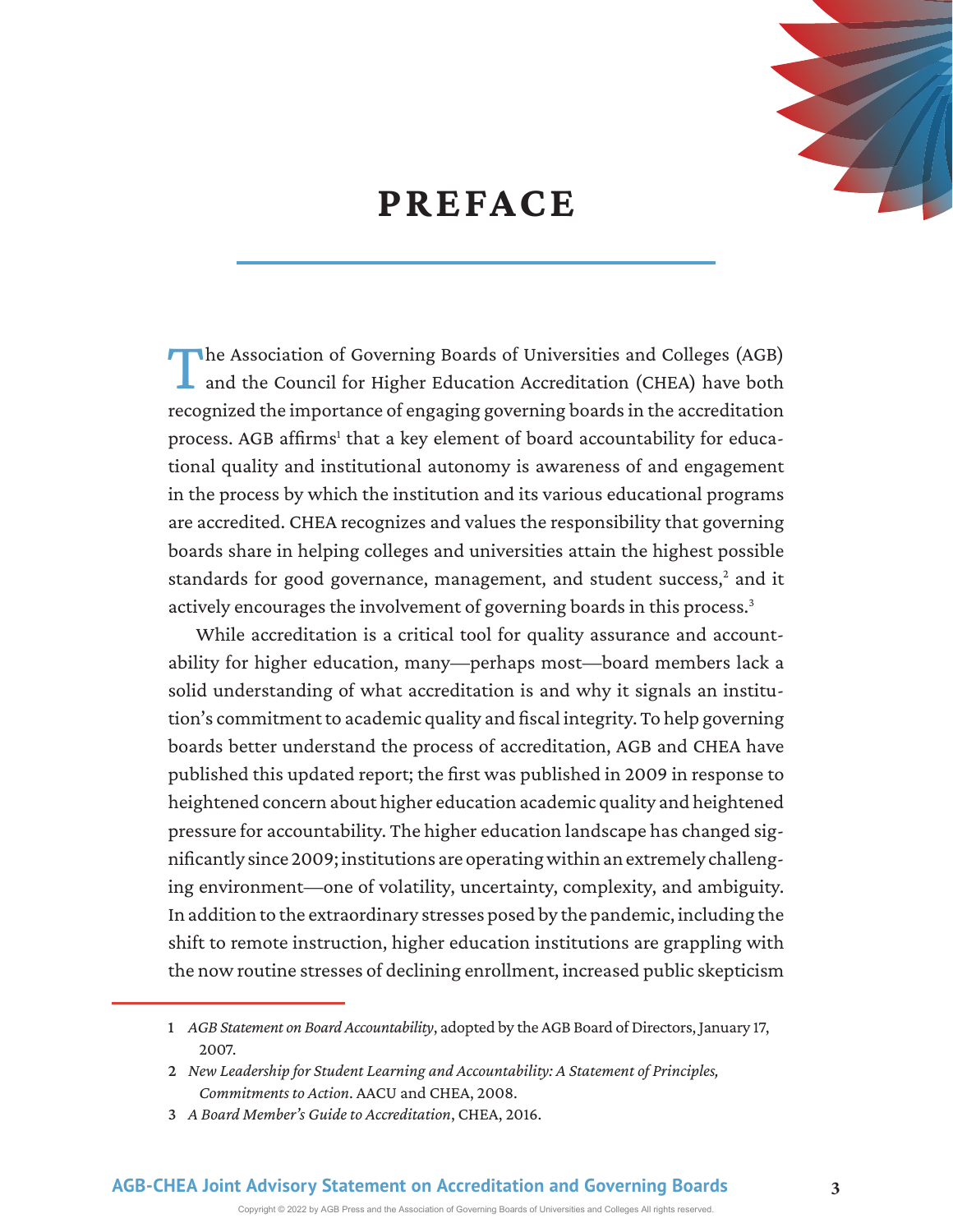about the value of higher education, declining state funding, and financial sustainability. They are also grappling with new challenges and opportunities related to freedom of speech and goals of justice, diversity, equity, and inclusion across all institutional levels. Yet another challenge is balancing the promise of technology with sound pedagogy and programmatic and institutional goals.

But perhaps the greatest challenge is that posed by external influences, which threaten the independence of governing boards and principles of citizen trusteeship. This threat can be especially problematic at public institutions whose board members are typically political appointees, though undue influence and intrusion can also come from influential donors, alumni, legislatures, the media, and others. Institutional accrediting bodies may afford boards a measure of protection from undue influences, as their standards for institutional accreditation include board independence in governance. That is one of the many reasons why AGB and CHEA believe that boards need to understand more about accreditation as a process, the role of accrediting bodies, and how they do their work.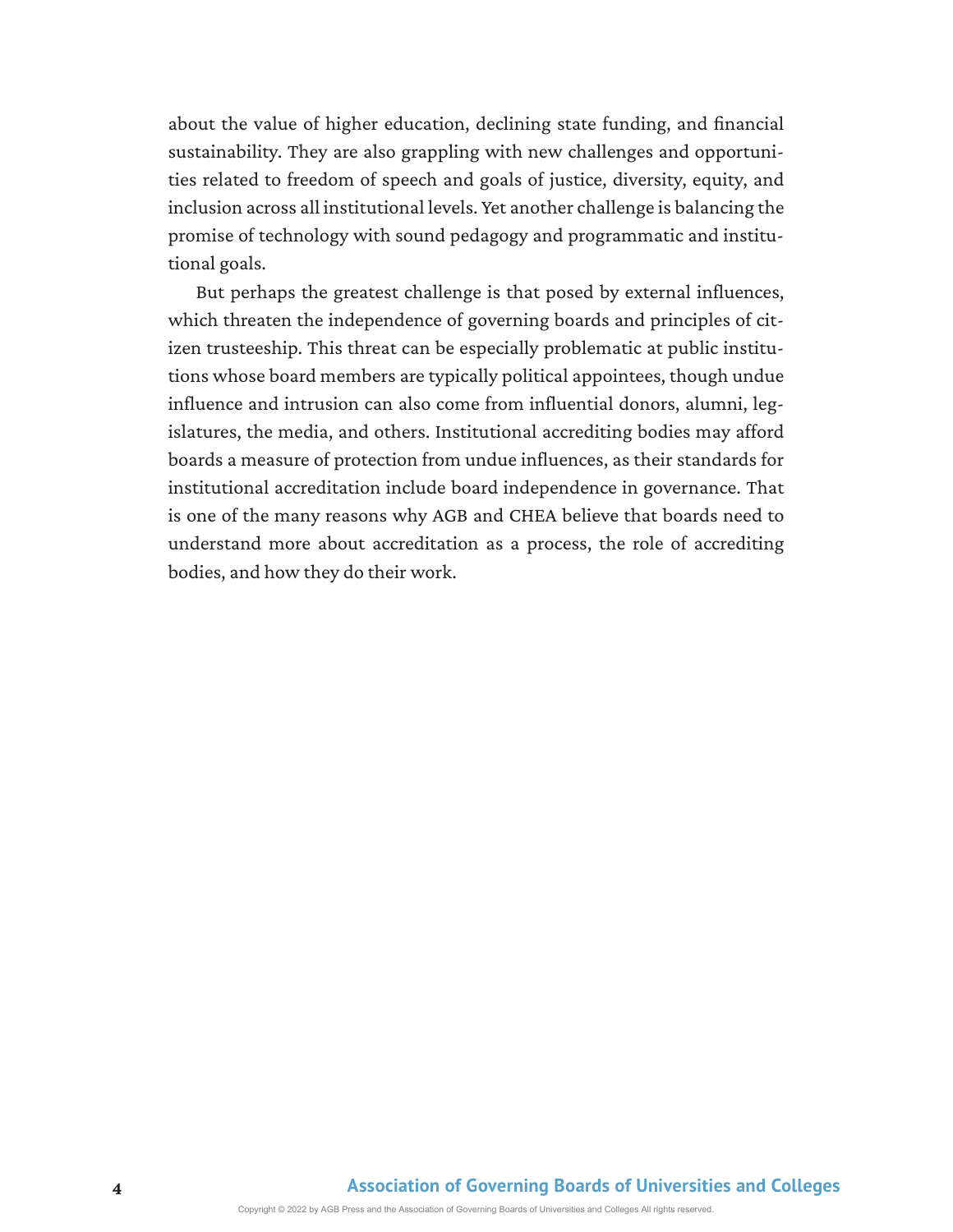

## HISTORY AND CONTEXT OF ACCREDITATION

Accreditation in the United States is a voluntary, nongovernmental, peri-<br>
odic, peer-based system of review of higher education institutions and programs. The process is one element of several that are designed to assure the public of an institution's commitment to academic quality and fiscal integrity, as well as to stimulate continuous improvement by the institution. Accreditation incorporates the academy's goal of academic quality and complements other elements of regulation and standards, including those of the U.S. Department of Education and states. These three entities (accreditors,

the U.S. Department of Education, and state higher education agencies) are often referred to as the "Triad," and work together to assure the academic, financial, and governance integrity of our nation's postsecondary institutions.

While accreditation is a voluntary practice of review that has existed for more than 100 years, accreditation is mandatory for institutions and their students to be eligible for receipt of federal funds, including access to federal student financial aid. Since 1952, the federal government has required that institutions or programs seeking eligibility for federal funds be accredited by an accrediting organization that the federal government has recognized as meeting federal standards. Federal funds include student aid grants and loans, research funds, and program funds—more than \$150 billion per

*The process is one element of several that are designed to assure the public of an institution's commitment to academic quality and fiscal integrity, as well as to stimulate continuous improvement by the institution.* 

Copyright © 2022 by AGB Press and the Association of Governing Boards of Universities and Colleges All rights reserved.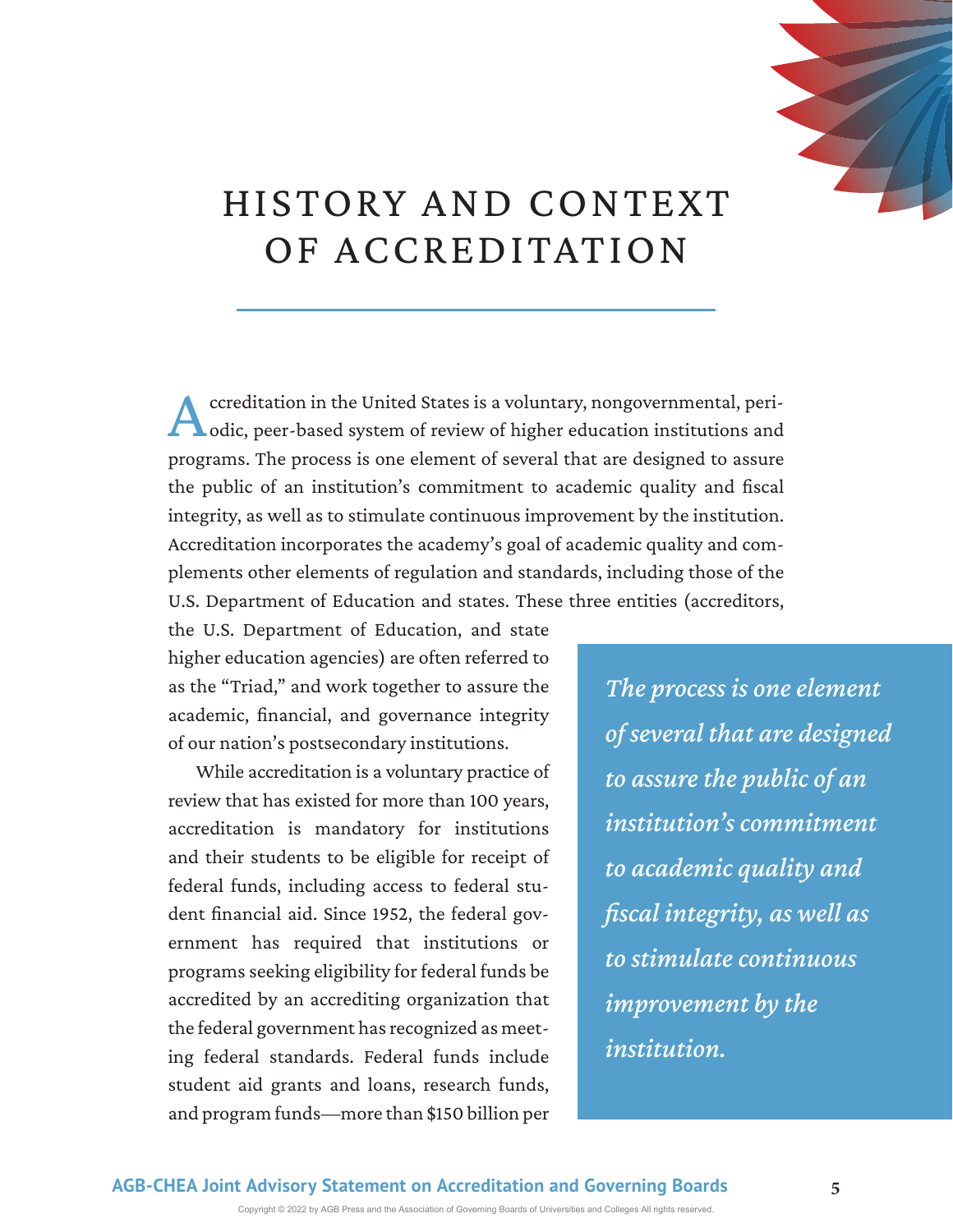year in recent years. This relationship between accreditors and the federal government is often referred to as the "gatekeeping" role of accreditors and the accreditation process. Accreditors are principally voluntary membership organizations of colleges and universities that have been granted recognition by the U.S. Department of Education, usually based on a recommendation from a nationally appointed board, the National Advisory Committee on Institutional Quality and Integrity (NACIQI).

The Council for Higher Education Accreditation (CHEA) also recognizes U.S. institutional and programmatic accrediting organizations. CHEA recognition was established by the academic community to assure that accrediting organizations contribute to maintaining and improving academic quality. CHEA and the U.S. Department of Education recognize many of the same accrediting organizations, but not all.

At present, nearly 90 recognized accrediting organizations operate throughout the United States, reviewing public and private, two-year and four-year, nonprofit and for-profit institutions and a large and varied range of academic programs (for example, business, law, medicine, allied health, social work, and teacher education). Accrediting organizations are gener-

*Accreditation is mandatory for institutions and their students to be eligible for receipt of federal funds, including access to federal student financial aid.* 

ally classified as either institutional or programmatic, although some agencies engage in both types of accreditation activities. A college or university may hold institutional accreditation as well as specialized accreditation for many academic programs. Examples of institutional accreditors include but are not limited to the Higher Learning Commission, Middle States Commission on Higher Education, and Southern Association of Colleges and Schools. Examples of programmatic accreditors include but are not limited to the American Bar Association, Association to Advance Collegiate Schools of Business, and Accrediting Council on Education in Journalism and Mass Communication.

Accrediting organizations set standards, including those for academic quality and student achievement, that institutions and/or programs must meet in order to receive accreditation from the organization. The accreditation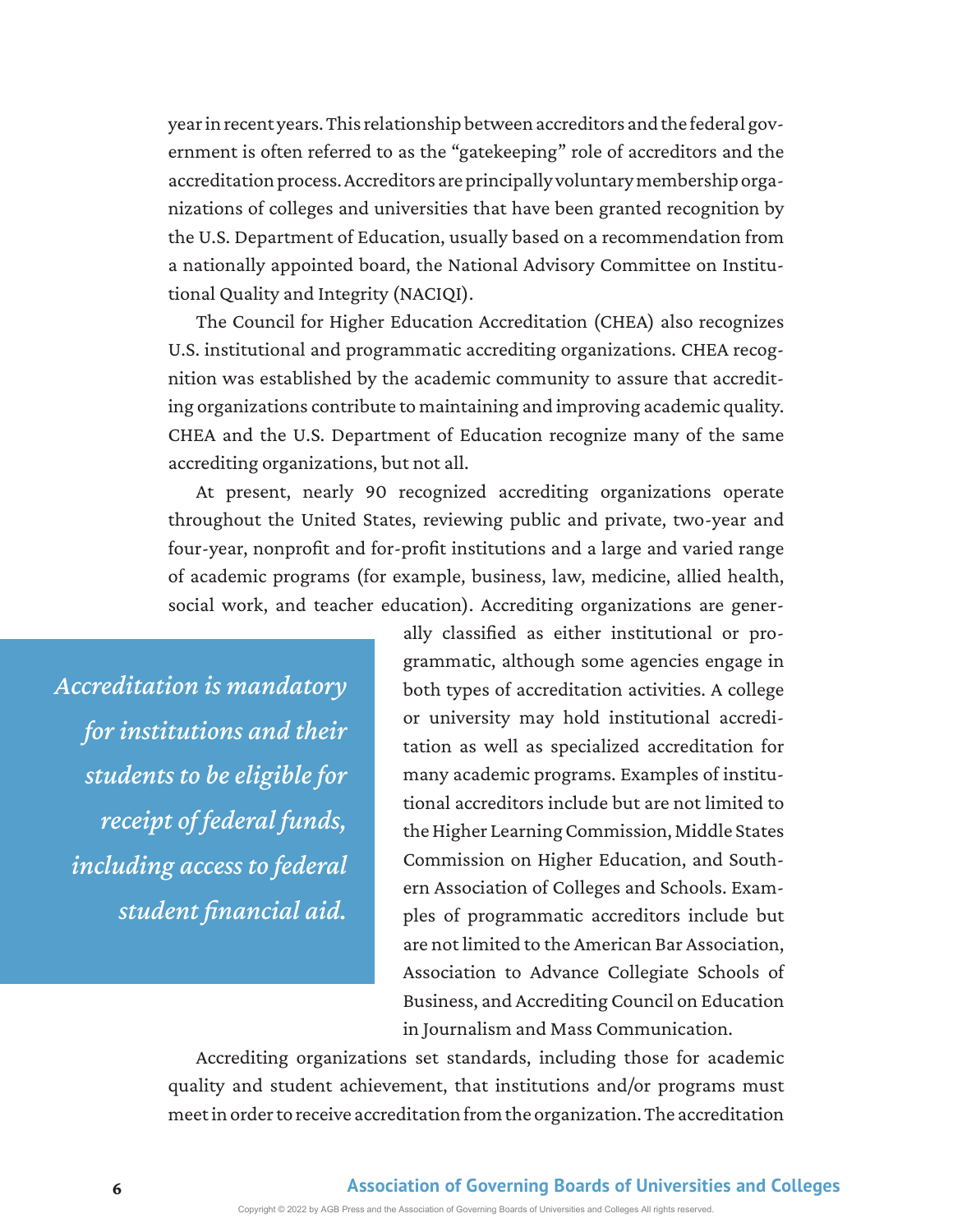process typically begins with a self-study process by an institution or program. Next an institution or program receives a site visit from members of the accrediting organization—experienced faculty, administrators, and, as appropriate, practitioners who have been specifically trained to evaluate institutional and/or programmatic performance. It is noteworthy that insti-

tutions and programs are accredited on varying cycles (e.g., every seven years, every ten years, or other intervals). As such, it is important for boards to know the number and types of accreditations held by their institution or system.

*A college or university may hold institutional accreditation as well as specialized accreditation for many academic programs. . . . It is important for boards to know the number and types of accreditations held by their institution or system.*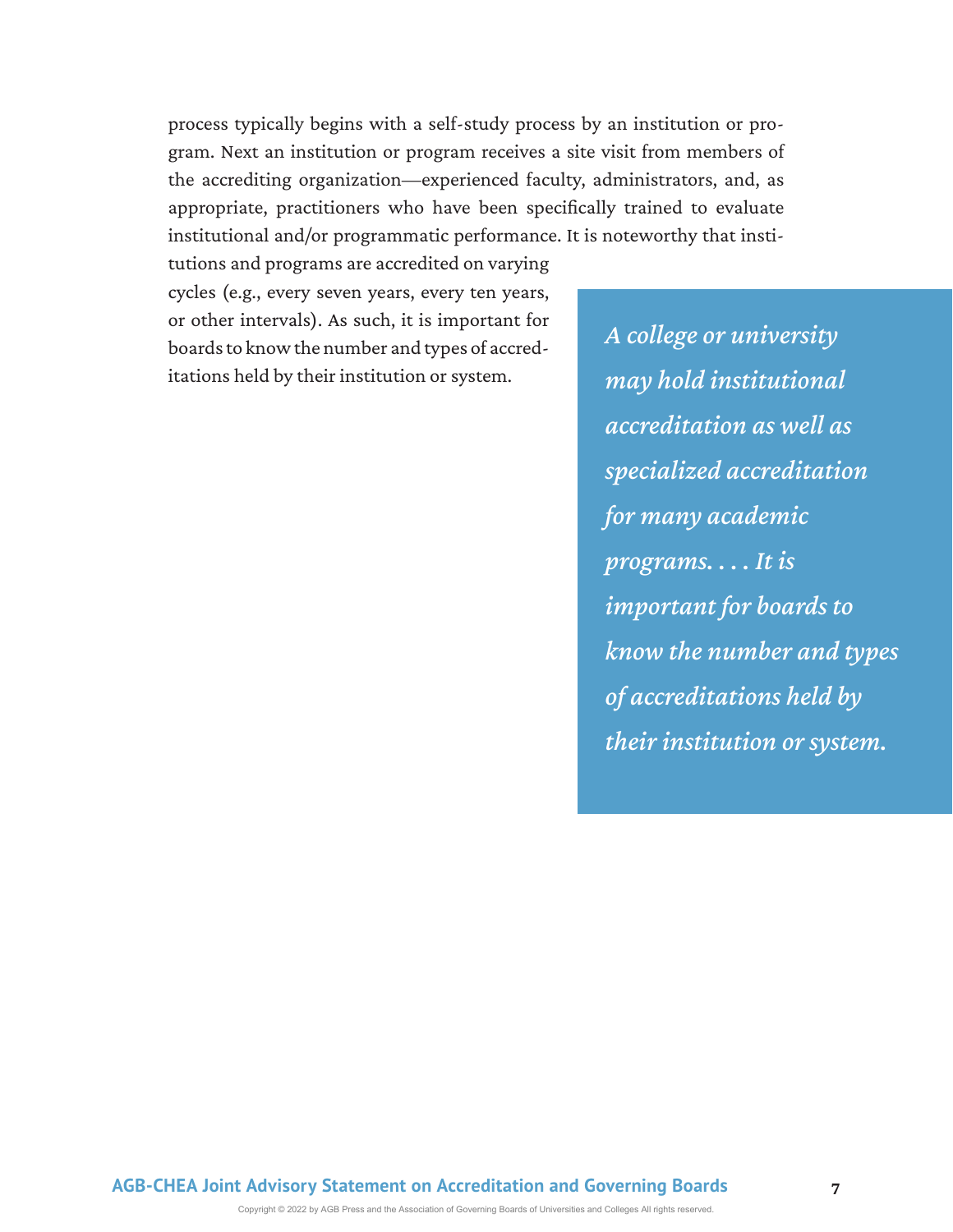

# SUGGESTED PRACTICES FOR GOVERNING BOARDS AND CHIEF EXECUTIVE **OFFICERS**

This statement offers suggestions for effective practice to governing boards and chief executive officers as they work with accrediting organizations. The statement is advisory and is not intended to be prescriptive. It is left to presidents and governing boards to determine whether the suggested practices are of value at their individual institutions and how to make use of them in a manner that best fits the specific environment and needs of each college or university.

#### For Governing Boards

Governing boards, working in collaboration with institutional leadership, are obligated to ensure mission achievement and institutional fiscal integrity as part of their fundamental fiduciary responsibility. Accordingly, understanding accreditation, accrediting standards, and their relevance to board accountability is extremely important. Governing boards of institutions and systems need to be appropriately engaged in the accreditation process, respect the leadership of the chief executive officer, the chief financial officer, the chief academic officer, and the faculty; acknowledge the importance of accreditation to serving students; and understand that board engagement, awareness, and follow-up are fundamental to their fiduciary responsibilities.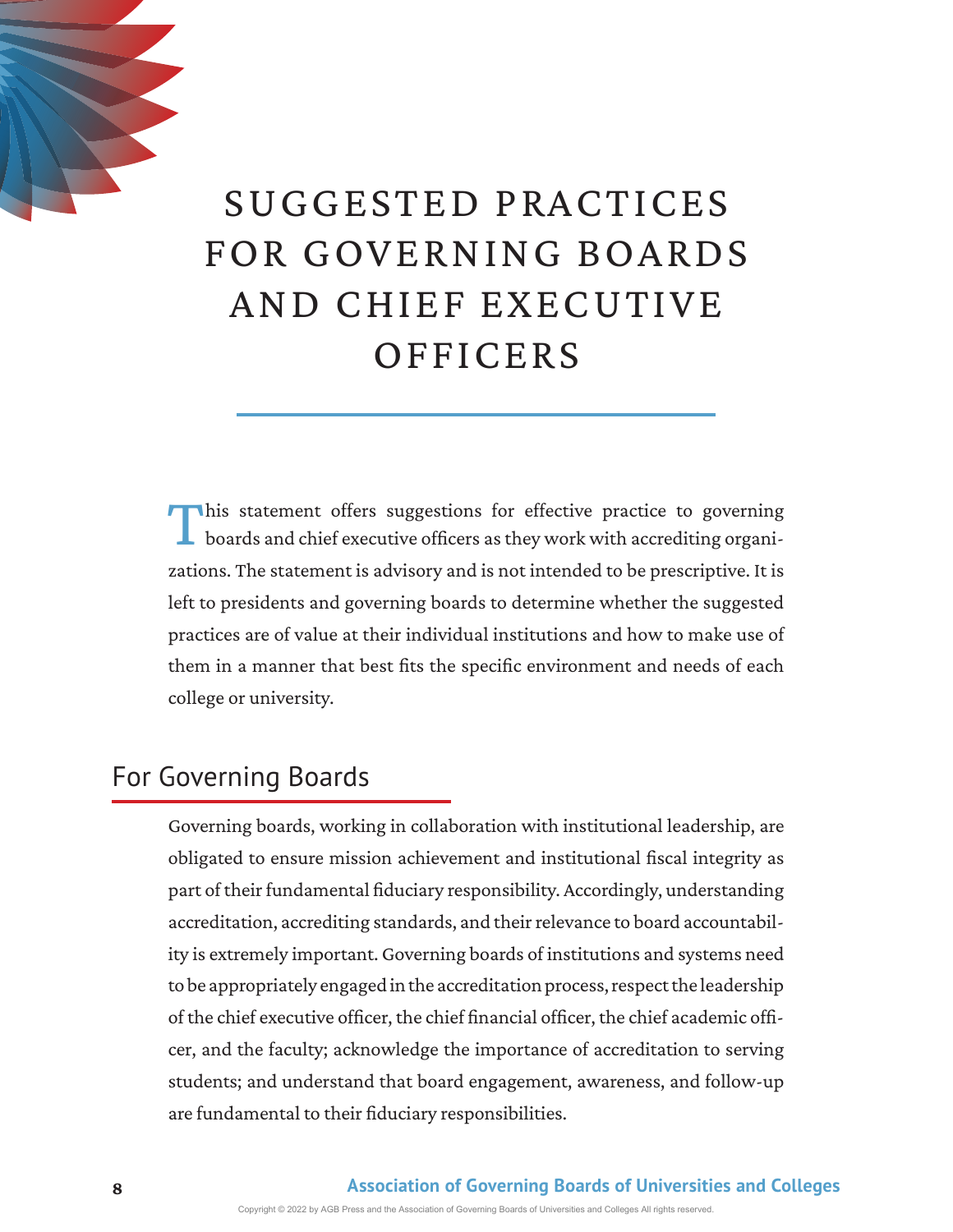To meet their ultimate responsibilities in accreditation, board leadership may consider the following actions to more fully engage the board in the accreditation process:

- Establish an ongoing orientation or accreditation education program for board members, with particular attention to the way in which accreditation relates to such core values as mission, institutional independence, educational quality, and academic freedom. Through the program, boards should come to understand their oversight responsibilities regarding allocation of human and financial resources and their ongoing stewardship of the academic mission; institutional commitment to assessment of student-learning outcomes; completion rates; and both qualitative and quantitative measures that demonstrate educational quality and institutional commitment to assessment of institutional effectiveness.<sup>4</sup>
- Include an overview of the accreditation process and the number and types of accreditations held; how to determine if the institution's educational programs are consistent with its mission; how academic priorities are supported by resource-allocation decisions; and how the accreditation report can aid institutional planning.
- Monitor the institution's accreditation status (institutional and programmatic) on an annual basis by the appropriate board committee, paying particular attention to where the institution is in the various accreditation cycles, preparation for self-studies and site visits, progress in addressing issues raised in past reports, and any concerns institutional leadership may have about upcoming accreditation reviews.
- For system boards, understand the accreditation processes of constituent institutions. Systems present a particularly complex and challenging environment for boards due to the number of institutions within their purview. It is incumbent on system chief executives to keep the system board informed of upcoming reviews, alerting the board to any perceived difficulties, and providing reports to the board.
- Familiarize the board with the standards of accrediting organizations that apply to board governance and actions that may be required to

<sup>4</sup> *The Board's Role in Accreditation*. Michael F. Middaugh. AGB, 2007.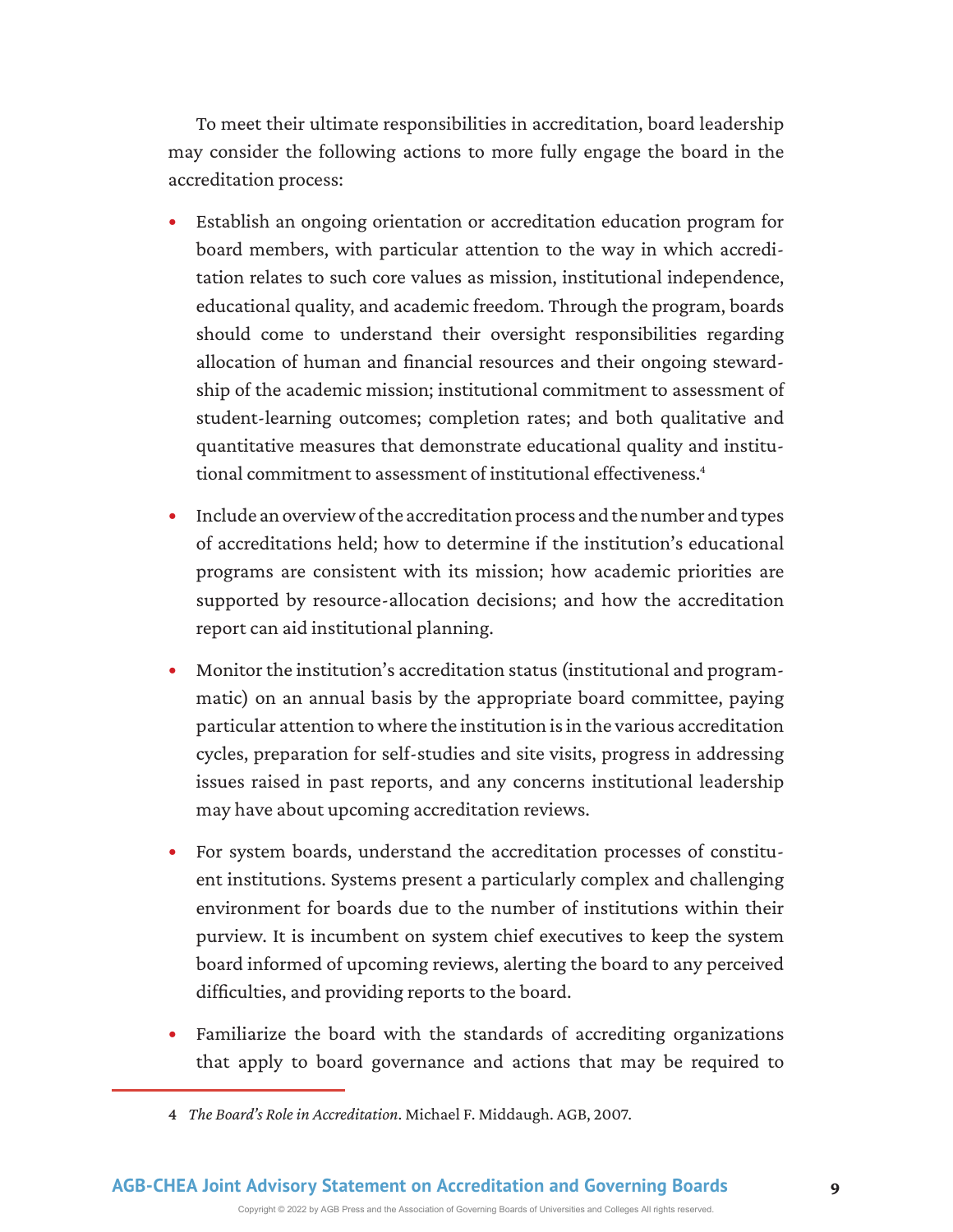address them. These typical institutional accreditation standards relate to board governance:

- ensure the institution's mission is kept current—regularly reviewed and aligned with academic programs;
- focus on strategic governance and oversight, not operations and management;
- select and regularly evaluate the president;
- define and address conflicts of interests;
- protect the institution from undue influence; and
- periodically discuss and evaluate the board's responsibilities and performance.

*Board independence and institutional autonomy are foundational tenets of higher education and standards for accreditation.* 

- Discuss real or potential examples of undue influence. Board independence and institutional autonomy are foundational tenets of higher education and standards for accreditation.
- Develop, with the leadership of the chief executive officer, a plan for ongoing governing board involvement in accreditation reviews (for example, self-study preparation, site visits, and review of accreditation reports and decisions). This links the board's responsibility to monitor educational quality and fiscal integrity in the

process of self-regulation and self-study in accreditation to other continuous, annual, and periodic institutional processes (i.e., budgeting, planning, and oversight).

• Establish clear expectations of the board leadership to work with the president on the accreditation process, including opportunities to meet with the visiting team, and an expectation that the visiting team's final report will be available to the full board.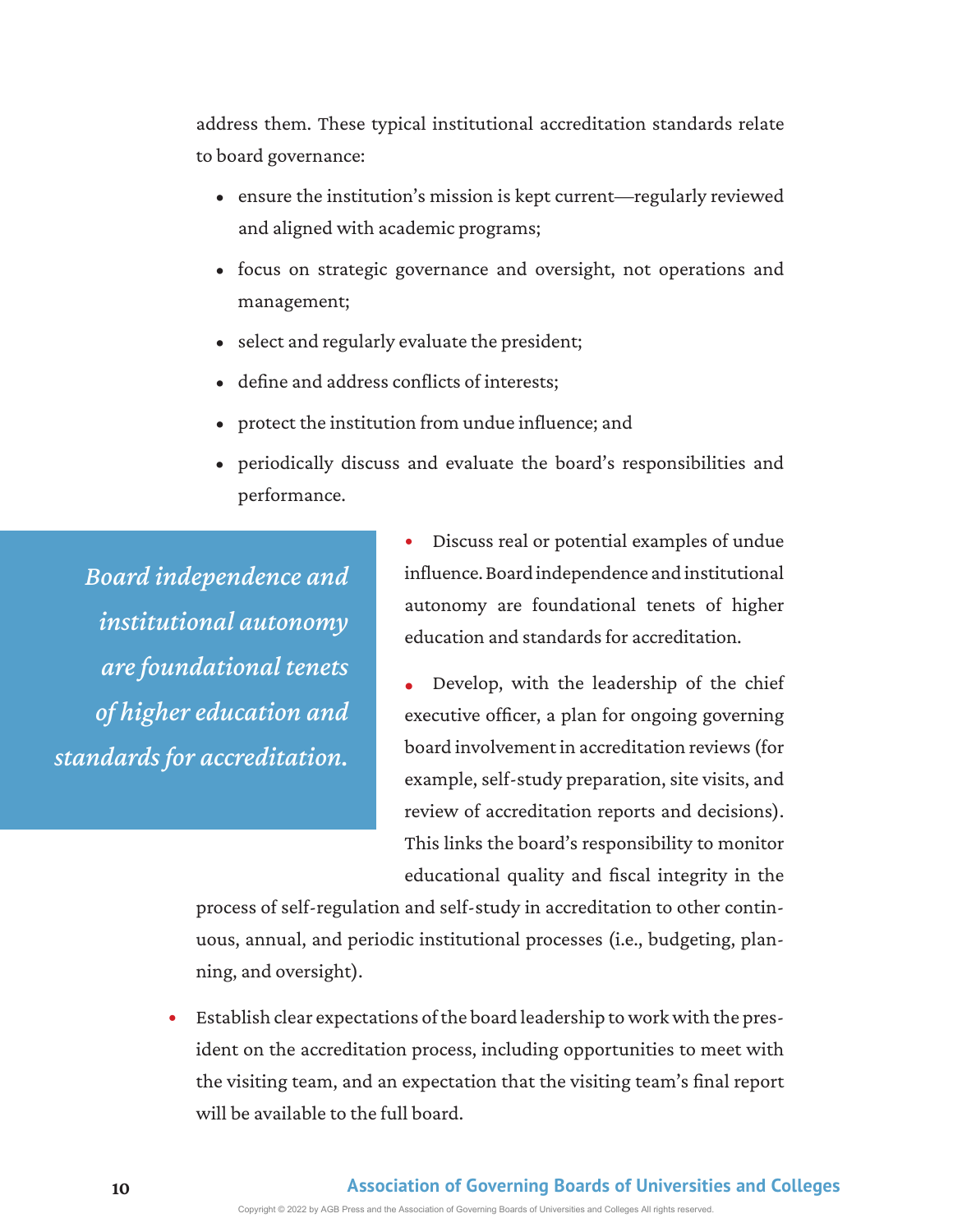- Participate in the accreditation process. Some board members may be asked to participate in campus self-study committees, and/or to meet with the visiting team during the accreditation process and need to be prepared to contribute in other ways.
- Assure that faculty participation in the process is cultivated to take advantage of the faculty's institutional knowledge and academic expertise.
- Review key elements of the accreditation self-study, the visiting team's report, and formal action and decision letters from the accrediting organization and consider their implications for the institution's strategic goals, mission, and resources.
- Become aware of the public policy role of accreditation and its relationship with federal and state government and how this affects an institution or program. In November 2019, regulations by the U.S. Department of Education (https://agb.org/news/agb-alerts/accreditation-and-state-authorization -regulations/) changed, allowing institutions to choose an institutional accreditor. Boards should be aware of changes of accreditors under consideration and the rationale or implications.
- Understand accreditation processes as they relate to planned institution (or system) mergers or acquisitions. Accrediting organizations are often included in early conversations about mergers or acquisitions for a variety of reasons, particularly processes related to "change of control" and governance of the newly restructured institution or system.

#### For Chief Executive Officers

Chief executive officers provide leadership in the accreditation process and can guide governing boards through the experience and various stages. Accreditation can be used as an opportunity to assess institutional or programmatic impact and success, as well as to leverage change. Chief executive officers can assist the board in assuming appropriate participation and oversight in the following ways:

• Engage the board in periodic reviews of the various accreditations held by the institution, the costs involved, the obligations incurred, and the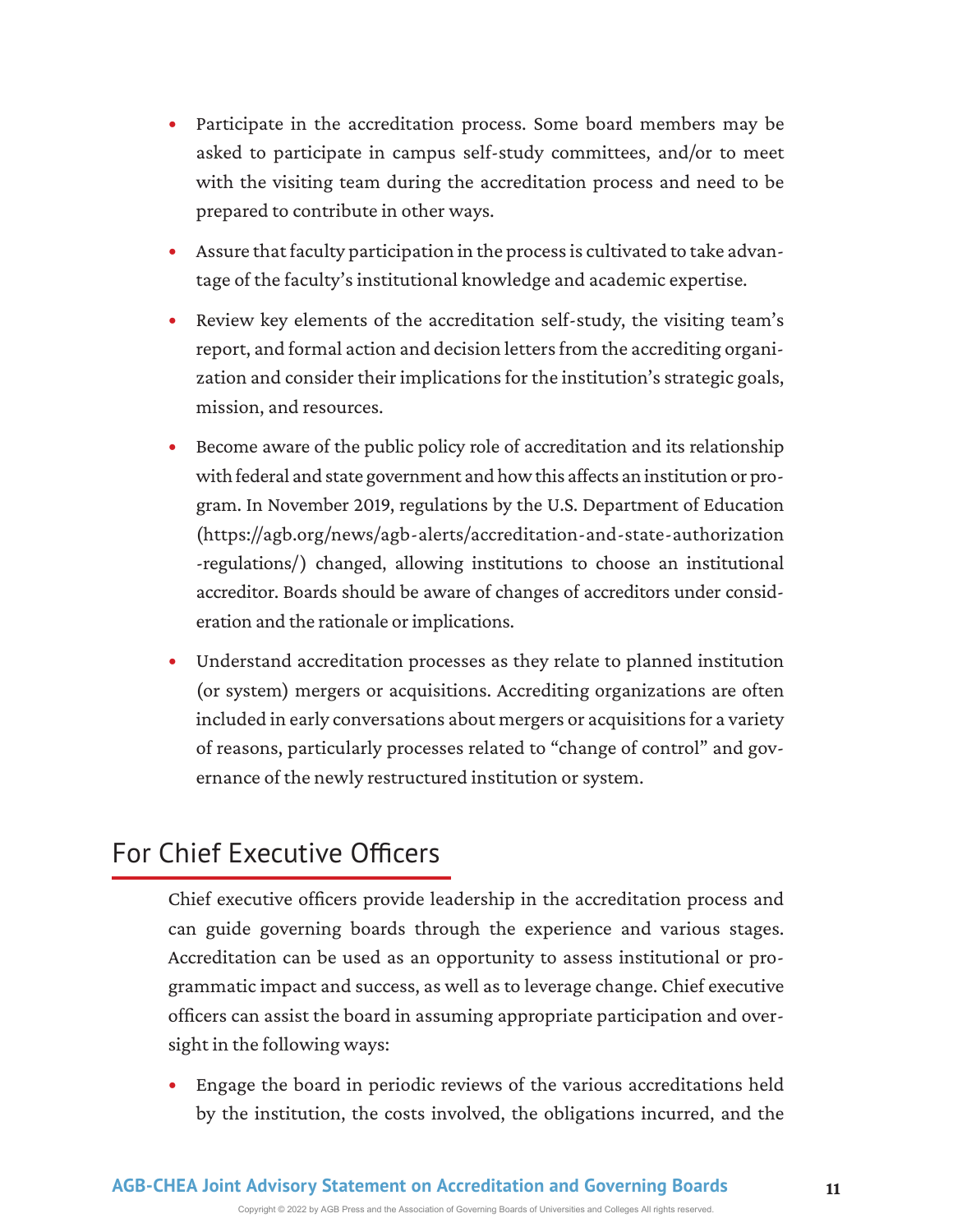value added to the institution and its programs, as well as the anticipated schedule for future accreditation processes.

- Provide leadership and participate in orientation programs for new and current board members on issues related to accreditation.
- Inform the board about specific standards and expectations related to board governance that will be evaluated in upcoming accreditation reviews and ensure the availability of board members to meet with the visiting team.
- Prepare strategies, with board leadership (perhaps led by the board's executive committee), for board engagement in pending accreditation processes.

*Board engagement in accreditation process and policy is central to the ongoing vitality and value of accreditation. . . . Accreditation can be used as an opportunity to assess institutional or programmatic impact and success, as well as to leverage change.* 

• Provide the board with periodic updates on the status of all pending accreditations and institutional actions that have resulted from previous accreditation reviews.

With the chair, ensure that board agendas include relevant issues for board consideration resulting from accreditation reports.

• Work to more fully engage faculty in accreditation, including participating in their own institution's accreditation reviews, participating in reviews of other institutions, and serving on accrediting decision-making committees. The leadership role of the faculty and academic administration is critical to the success of the accreditation process.

Board engagement in accreditation process and policy is central to the ongoing vitality and value of accreditation and its work on

behalf of students, colleges and universities, government, and the public. This engagement also benefits board members by affirming and strengthening their fiduciary roles in assuring the quality, efficiency, and effectiveness of the institutions for which they are accountable.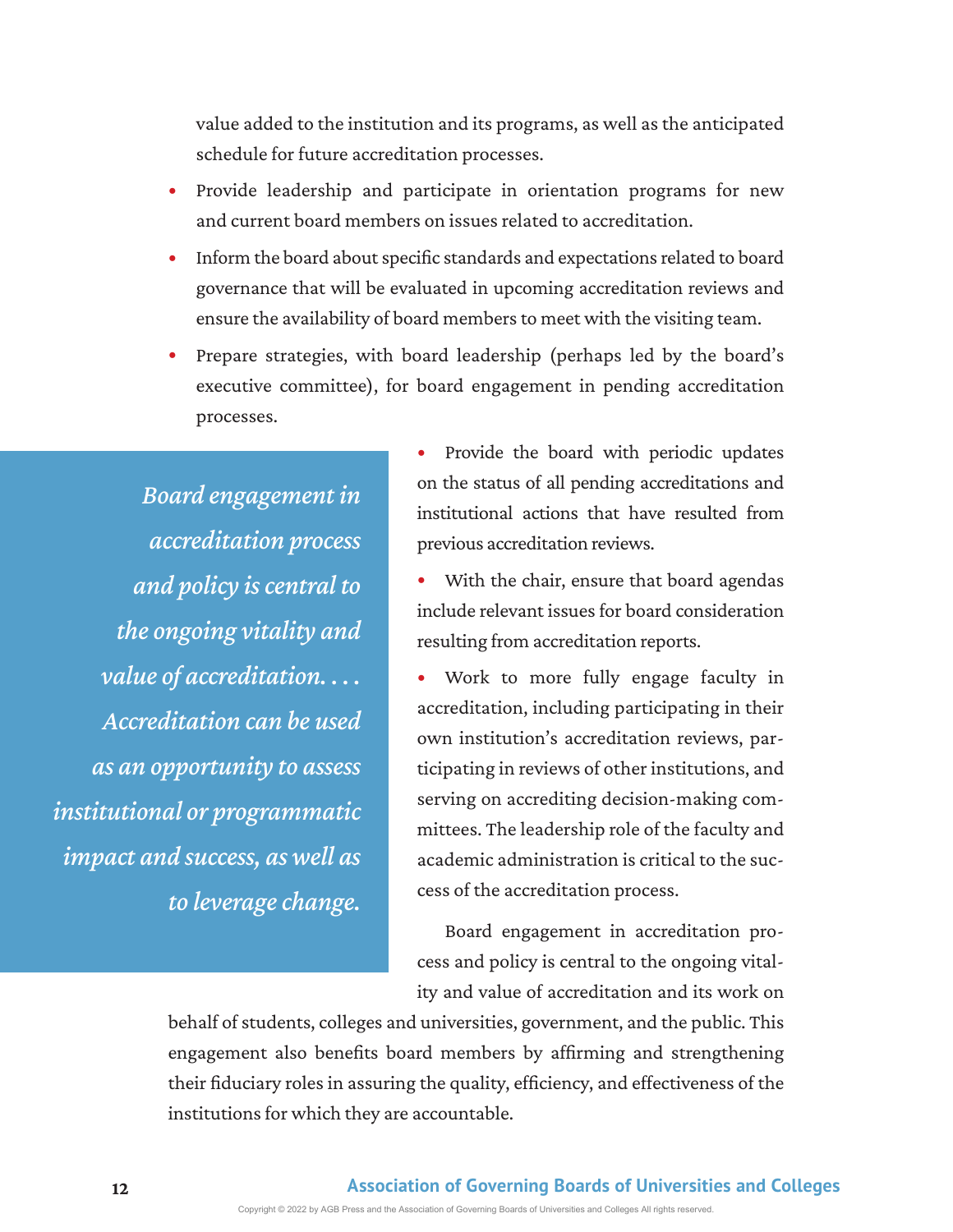

### CONCLUSION

GB and CHEA work collaboratively to support student success, institu**the lines of the state of the state of the state of the state of the state of the state of the state of the state of the state of the state of the state of the state of the state of the state of the state of the state of** arate organizations, they share support for core principles and alignment of thought regarding the role and responsibilities of governing boards in accreditation, especially related to board oversight of mission fulfillment, institutional independence, educational quality, and financial vitality. Both organizations place a major emphasis on boards' commitment to building their knowledge of accreditation at the institution and program levels. Because board membership often changes during the course of an accreditation cycle, it is imperative that new board members are oriented to understand the review process.

As presidents and chief academic officers establish a campus culture of continuous improvement and evidence of student success, boards can support the administration's agenda through engagement in accreditation processes. Engagement comes before, during, and after the accreditation visit. As appropriate to the standards of governance, boards and institutional leadership should share common understandings regarding the trajectory of the institution; financial health and solvency; commitment to diversity, equity, and inclusion; innovation and change; and the future of the institution. It is through consistent review and self-study of institutional activities that boards and campus communities can identify

*It is through consistent review and self-study of institutional activities that boards and campus communities can identify strengths, opportunities for change, strategies for improvement, and evidence of mission achievement.*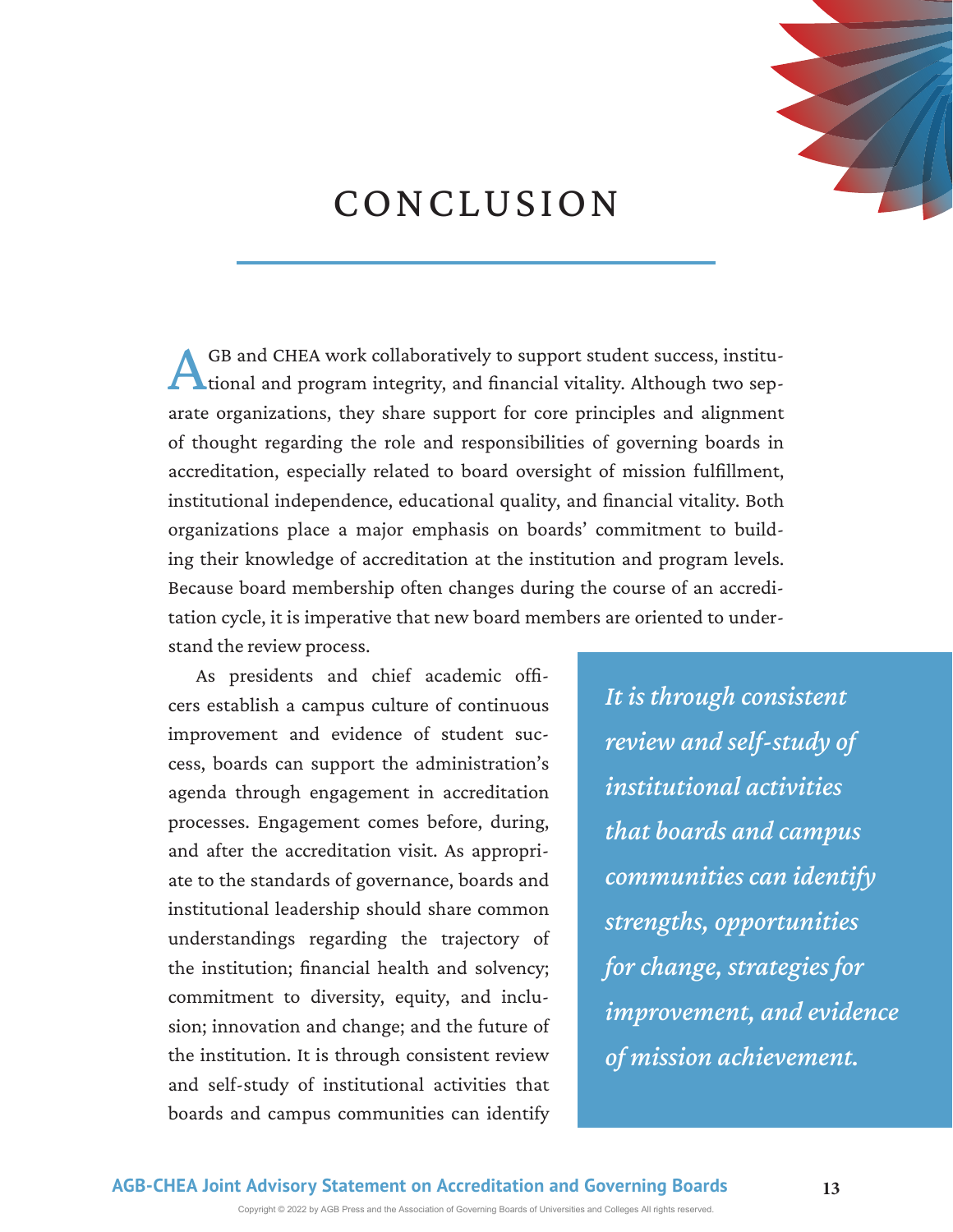strengths, opportunities for change, strategies for improvement, and evidence of mission achievement.

Finally, boards and campus leadership must continue to be attuned to the changing federal and state political landscapes and policies that influence campus decisions. CHEA and AGB, two professional organizations, provide information to their members regarding existing and pending regulations, standards, and guidance on how to work with accreditors.

Accreditation is not a singular process. It is designed to foster engagement by institutional stakeholders (i.e., board members, administration, faculty, staff, and students). The process is fluid, continuous, rigorous, and intentionally designed to always improve academic quality, financial integrity, and ultimately provide evidence of student success.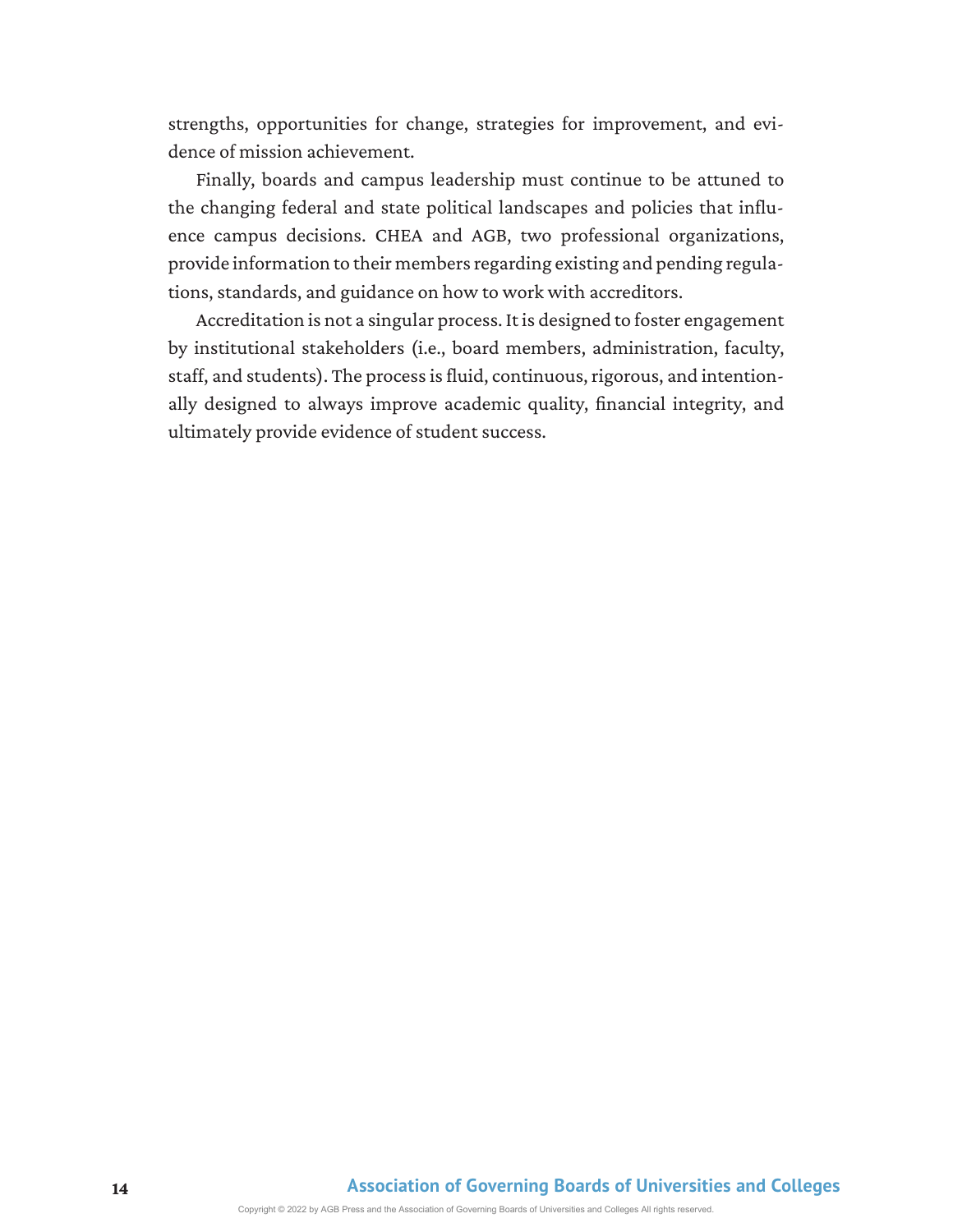### QUESTIONS FOR GOVERNING BOARDS AND CHIEF EXECUTIVES

- What is the institution's plan for self-study?
	- Who will lead it? How will board members be involved?
	- What's the timeline?
	- Has the institution/system allocated adequate resources to complete the self-study?
- In terms of assessing progress, what (if any) issues were raised in the last self- study and accreditation report? Have those issues been fully resolved?
- Are there accreditation issues embedded in components of the current strategic plan that require attention before the next accreditation review(s) can begin?
- How can accreditation reports aid institutional/system planning efforts?
	- How will your board discuss the alignment between educational programs, allocation of resources, and mission?
	- How will your board ensure that academic priorities are supported by resource- allocation decisions?
	- Are there any concerns about trends in financial sustainability for the institution and, if so, how will this be addressed by the board and administration?
- What are your accreditor's standards for board governance? How will the board assess itself and demonstrate continued improvement?
- How will your board's orientation program for new members include an overview of accreditation processes and the number and types of accreditations held?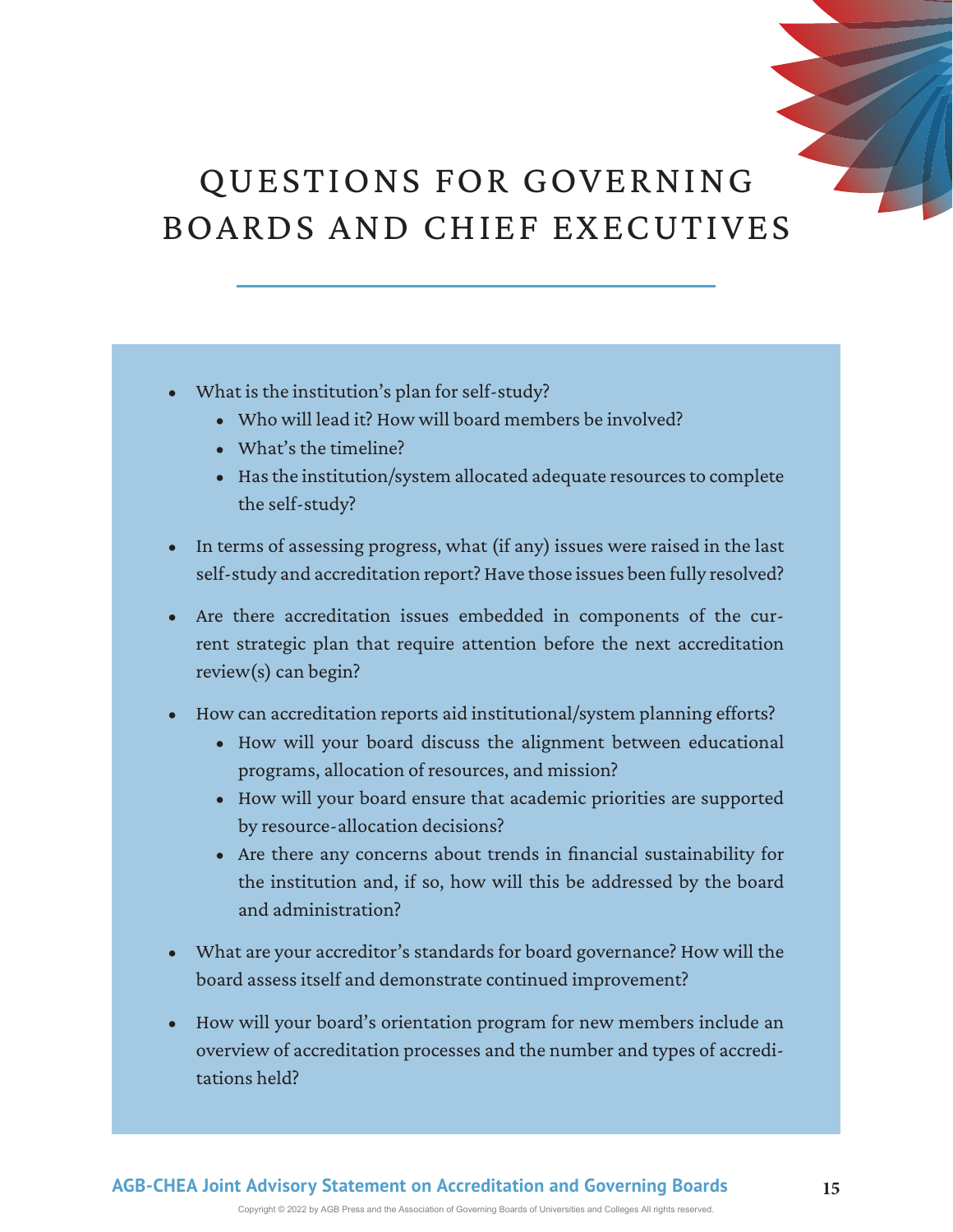Copyright © 2022 by AGB Press and the Association of Governing Boards of Universities and Colleges All rights reserved.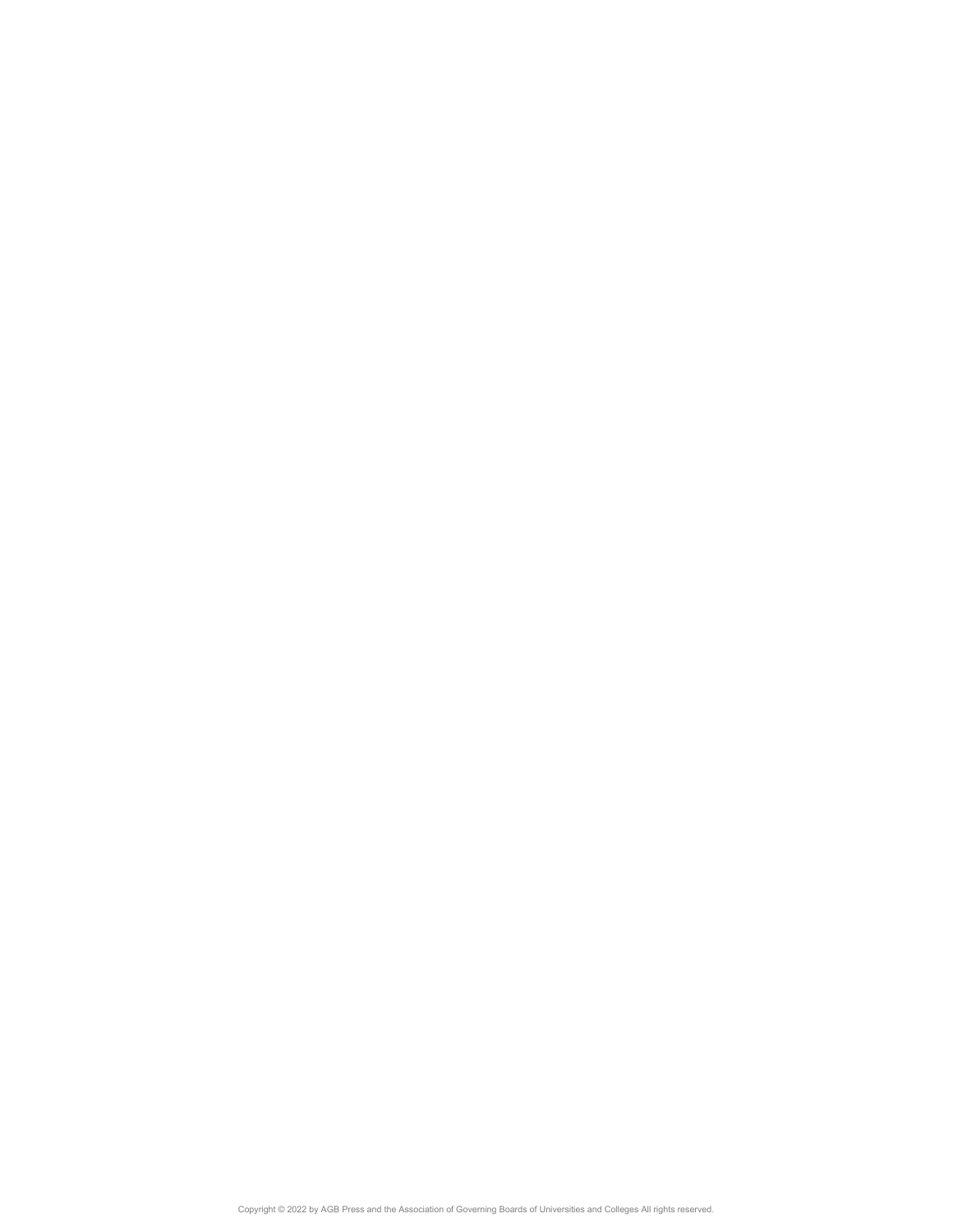

This joint advisory statement was approved by the board of directors of AGB and by CHEA and represents the best thinking of both organizations on the relationship of governing boards to the process of accreditation.

#### ACKNOWLEDGMENTS

AGB wishes to thank Jill Derby, Mary K. Hughes, Robert King, and David Maxwell who served as members of an advisory group for this statement. We also thank Anne Powell, editorial director, for her assistance in updating this statement and Cristin Toutsi Grigos, associate vice president for content strategy and development, for leading this project with our colleagues at CHEA, President Cynthia Jackson-Hammond and Tim Willard, senior director of communications.